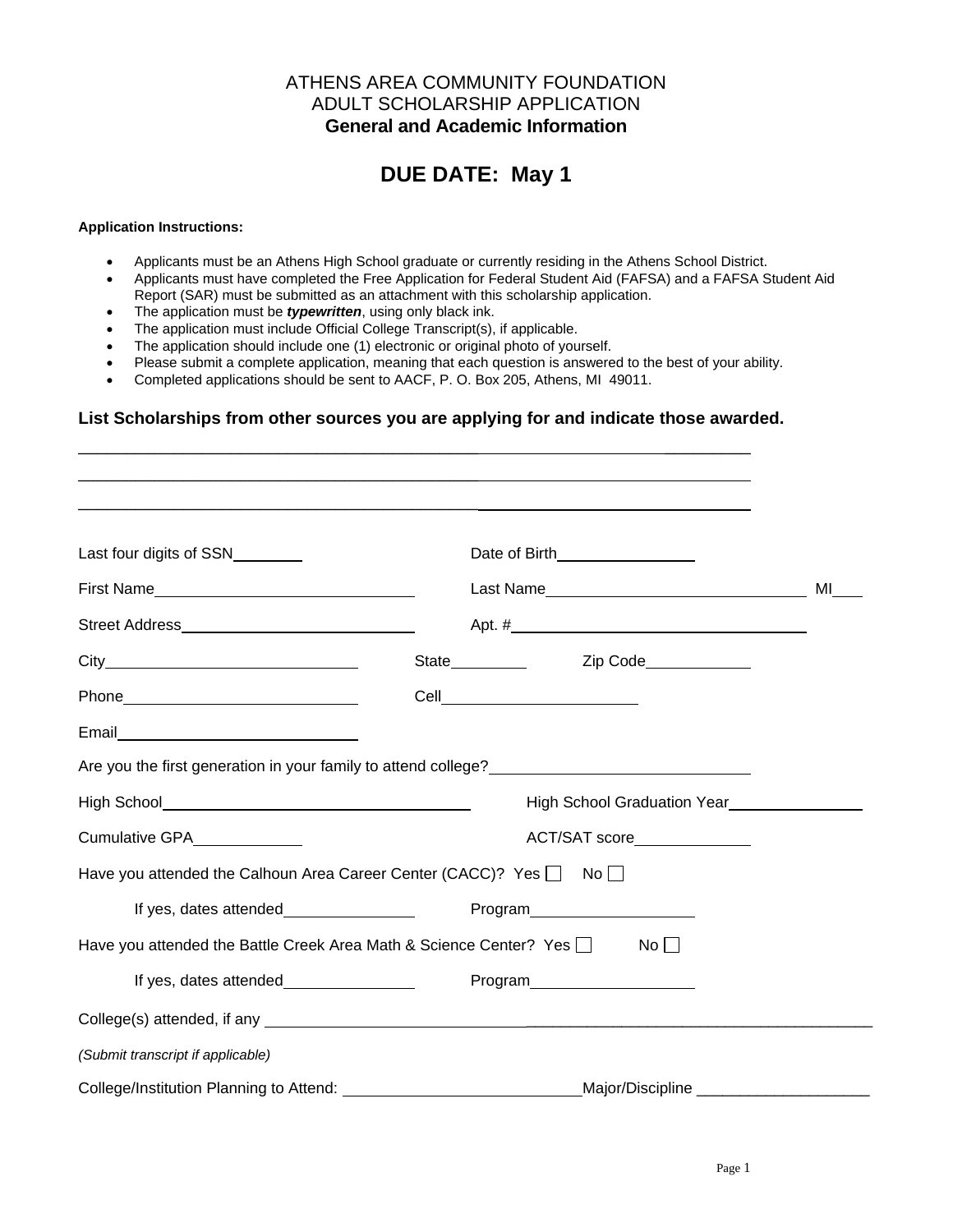### **Activities**

Please list any activities in which you participate. Activities may include organization or clubs, volunteer hours, athletics, hobbies, or positions of leadership in your community or a faith-based organization. **DO NOT ATTACH ADDITIONAL SHEETS/RESUMES.**

| Activity                      | Hrs/wk | Wks/yr   | Position held |                        |
|-------------------------------|--------|----------|---------------|------------------------|
| Activity                      | Hrs/wk | Wks/yr   | Position held |                        |
| Activity                      | Hrs/wk | Wks/yr   | Position held |                        |
| Activity                      | Hrs/wk | Wks/yr   | Position held |                        |
| <b>Employment Information</b> |        |          |               |                        |
| Employer                      |        | Position |               | <b>Start/End Dates</b> |

| Employer                          | <b>Position</b> | <b>Start/End Dates</b> |
|-----------------------------------|-----------------|------------------------|
| Employer                          | <b>Position</b> | <b>Start/End Dates</b> |
| No work experience to date $\Box$ |                 |                        |

## **Financial/Family Information**

In the space provided, please describe your current living arrangements – how many people live in your primary home, how many are in school K-12, how many are in college. Feel free to share any other living arrangements you feel would be important for the committee to know. If you come from a single parent household (single mother or father), you may want to identify that here.

| Name | Relation to you | School | Grade |
|------|-----------------|--------|-------|
| Name | Relation to you | School | Grade |
| Name | Relation to you | School | Grade |
| Name | Relation to you | School | Grade |
|      |                 |        |       |
|      |                 |        |       |

Total number of persons living in household